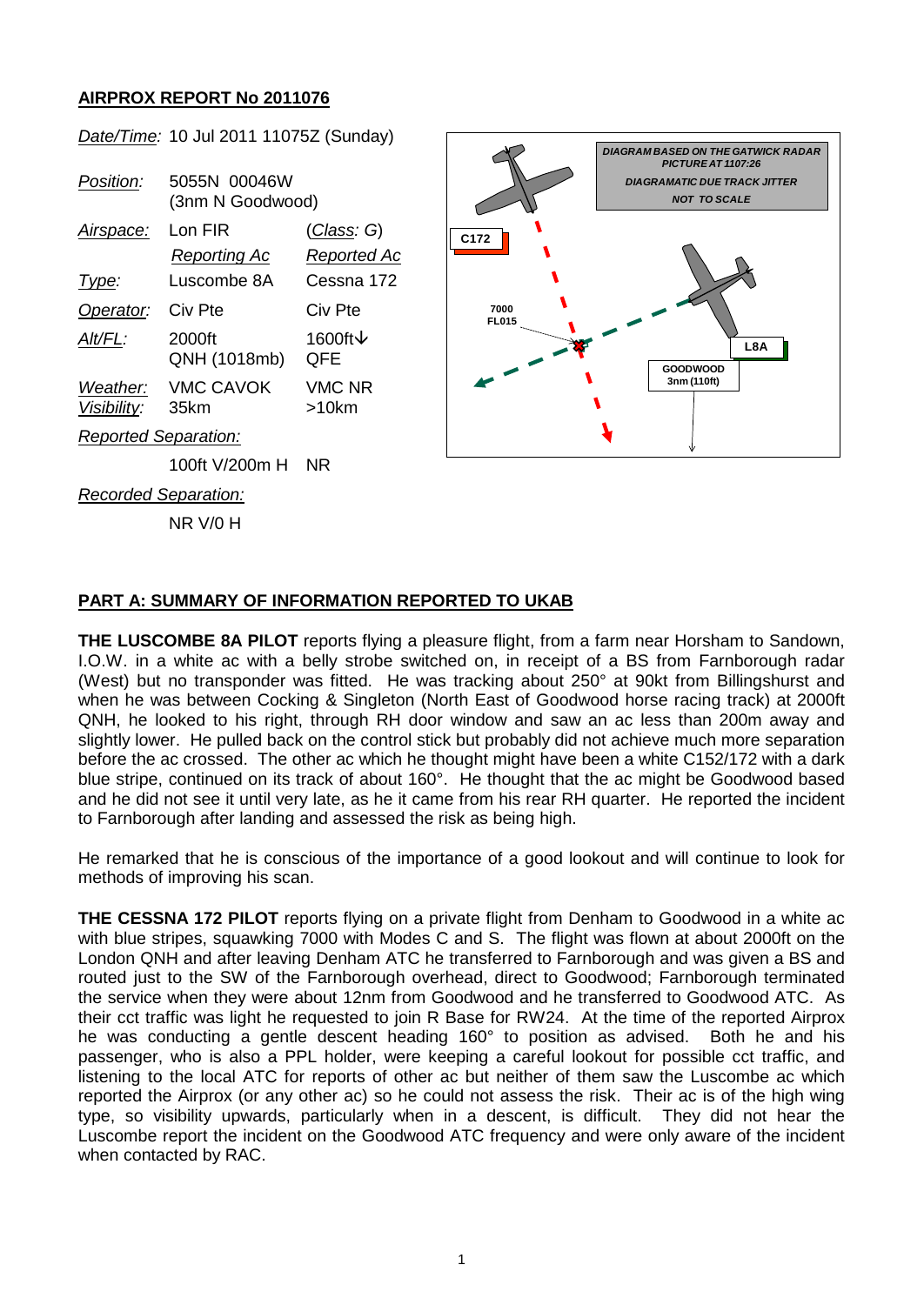**ATSI** reports that the radar recordings used for the investigation of the Airprox were sourced from the Gatwick radar head, which is not supplied to Farnborough.

The C172 established communication with Farnborough LARS (West) at 1042 on transfer from Farnborough LARS (North), the pilot reporting 10nm from WOD and he was instructed to squawk 0432 and place on a BS. The ac continued to route via WOD and overhead Farnborough Airport, towards its destination, Goodwood aerodrome.

At 1102:28, the Luscombe L8A (L8) contacted the Farnborough (West) frequency. The pilot's attempt to establish communication was broken, so he was requested to pass the message again. Consequently at 1103:00, the pilot reported, *"heading for Sandown out of Slinfold Wellcross Farm*  [near Horsham] *two thousand feet one zero one eight QNH no transponder Basic Service"* and the controller confirmed the provision of a BS. The radar photograph shows the C172 tracking S at 2200ft and a primary radar return tracking SW, believed to be the L8, is 7.3nm to its SE. No further RTF transmissions were made to, or received from, either ac until 1104:30, when the C172 was instructed to, *"squawk seven thousand freecall Goodwood..."* At that time the C172 was at 2100ft, 9.2nm from Goodwood, with the primary return 5.1nm SE of it.

The radar recordings show the subject ac continuing on conflicting tracks, coming into close proximity at 1107:26.

[UKAB Note (1): Although the primary return believed to be the L8 shows severe track jitter, they coincide at 1107.26.]

The West Controller reported that the returns from the L8 were intermittent and at the time of the Airprox it was not showing on the radar display. No transmissions were made to the L8 until 1115, when the pilot was asked to report his position but no response was received.

Although the C172 pilot did not request a BS or read back the service as required on the West frequency, the service was probably a continuation of the service being provided on the North frequency and the pilot confirmed in his report that he was aware that he was receiving a BS.

The MATS Part 1, Section 1, Chapter 11, Pages 4/5, defines a BS:

'A Basic Service is an ATS provided for the purpose of giving advice and information useful for the safe and efficient conduct of flights. Basic Service relies on the pilot avoiding other traffic, unaided by controllers. It is essential that a pilot receiving this service remains alert to the fact that, unlike a Traffic Service and a Deconfliction Service, the provider of a Basic Service is not required to monitor the flight. Controllers may allocate SSR codes to ac in receipt of a Basic Service. The issuance of such a code does not constitute the provision of a surveillance service.'

## **PART B: SUMMARY OF THE BOARD'S DISCUSSIONS**

Information available included reports from the pilots of both ac, transcripts of the relevant RT frequencies, radar recordings, reports from the air traffic controllers involved and reports from the appropriate ATC authorities.

The Board noted that this incident took place in Class G airspace where 'see and avoid' is the principal method of collision avoidance; in this case the two pilots had an equal and shared responsibility to avoid each other but under the RoA the Luscombe, having the C172 on its right, should have given way to it; this however, is dependant on the pilots seeing each other's ac and in this case neither did so in time to take any effective avoidance.

When trying to analyse the conspicuity aspects of the incident, Members noted that both ac had been flying at similar speeds, closing on a line of constant bearing and with little or no relative